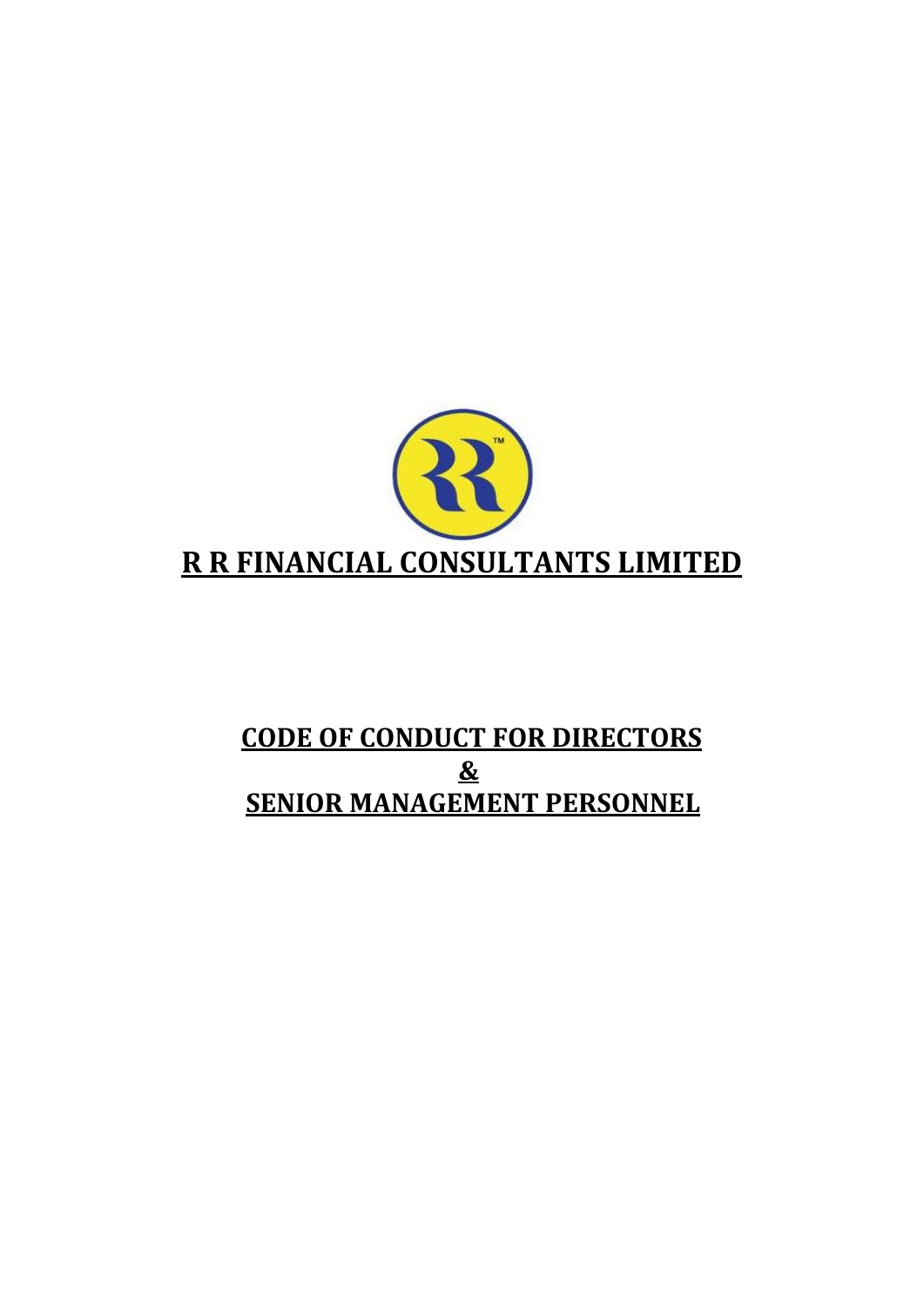# **I. PURPOSE:**

The purpose of this Code is to serve as a guide to the Directors and Senior Management Personnel of R R Financial Consultants Limited on the principles of integrity, transparency, business ethics and to set up standards for compliance of Corporate Governance. This Code of Conduct has been adopted to meet with the requirements of revised Clause No. 49 of the Listing Agreement with BSE Limited.

## **II. GUIDELINES:**

The Directors and Senior Management Personnel must act in good faith and in such manner as they reasonably believe to be in the best interests of the Company. The Directors and Senior Management Personnel are also expected to:

- a) comply with all applicable laws, regulations, confidentiality obligations and other corporate policies, of the Company.
- b) follow all policies, procedures and internal control systems of the Company.
- c) act honestly, in good faith and in the best interests of the Company.

# **III. HONESTY & INTEGRITY:**

All the Directors and Senior Management Personnel of the Company shall conduct their activities on behalf of the Company and on their own behalf, with honesty, integrity and fairness. The Directors and Senior Management Personnel of the Company will act in good faith, responsibility, with due care, competence and diligence, without allowing their independent judgment to be subordinated. The Directors and Senior Management Personnel of the Company will act in the best interests of the Company and fulfill the fiduciary obligations.

## **IV. CONFLICT OF INTEREST:**

The Directors and Senior Management Personnel of the Company should not enter into any transaction or engage in any practice, directly or indirectly, that would tend to influence him/her to act in any manner other than in the best interests of the Company. Every Director and Senior Management Personnel should make a full disclosure to the Board of any transaction that they reasonably expect, could give rise to an actual conflict of interest with the Company and seek the Board's authorization to pursue such transactions.

## **V. COMPANY PROPERTY:**

Every Director and Senior Management Personnel should endeavor to ensure that they use the Company's assets, proprietary information and resources only for the legitimate business purposes of the Company and not for their personal gains.